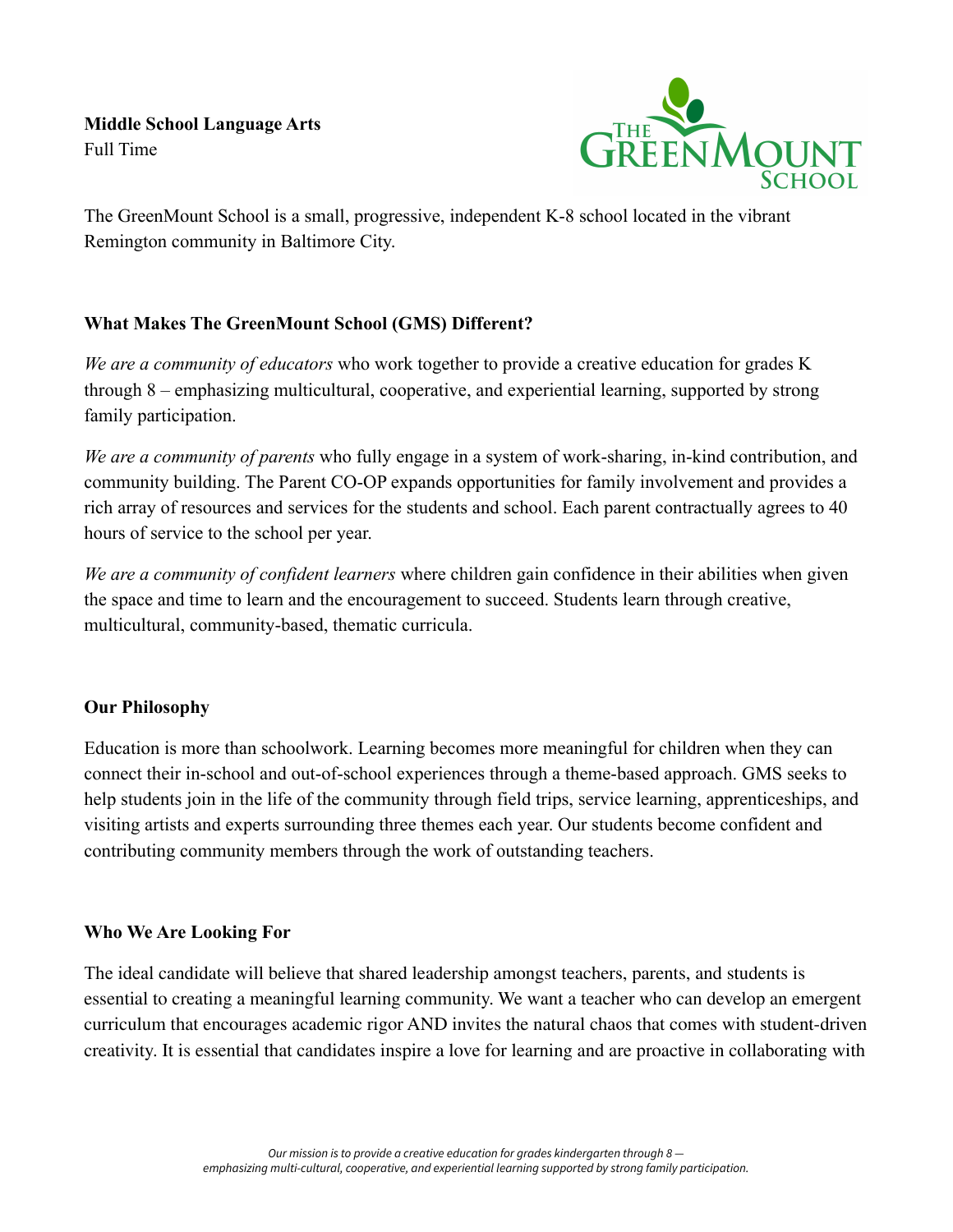others. Additionally, we are looking for reflective practitioners who embrace a culture of revision, not just for students but also for themselves.

The GreenMount School is committed to leadership in multicultural education and a culturally diverse faculty and staff. The school, therefore, seeks applications from candidates who will contribute to an atmosphere in which all are valued and supported.

## **Essential Duties and Responsibilities**

- Develop and teach highly engaging, academically rigorous lessons for 6th, 7th, and 8th graders that align with The GreenMount School philosophy and mission
- Adapt instructional methods to the varying aptitude, developmental stages, and learning styles of the children in their classroom
- Lead and coordinate vertical team alignment for the school's English Language Arts program.
- Collaborate with colleagues to share best practices and ensure student mastery of curriculum
- Embrace the messiness of working in a child-centered school in which emergent curriculum and outside learning opportunities require day-to-day flexibility and lesson-adaptability
- Create lessons and experiences that challenge and inspire students to develop critical thinking and inquiry skills and apply them in multidisciplinary, real-world activities and learning experiences
- Establish and uphold classroom routines that resonate with the Pillars of GreenMount Academics, Civility, Community, and Integrity - to ensure a safe, respectful, and caring environment
- Observe and evaluate each student's academic, social, and emotional growth; keep appropriate records; send weekly reports; prepare student evaluations, and share student progress with the middle school team
- Establish and develop close relationships with families, including phone calls, conferences, and regular emails
- Foster a classroom environment that welcomes students to become reflective learners who are able to advocate for their learning styles
- Collaborate with faculty to develop a theme studies curriculum and performance task for students based on the three themes each year.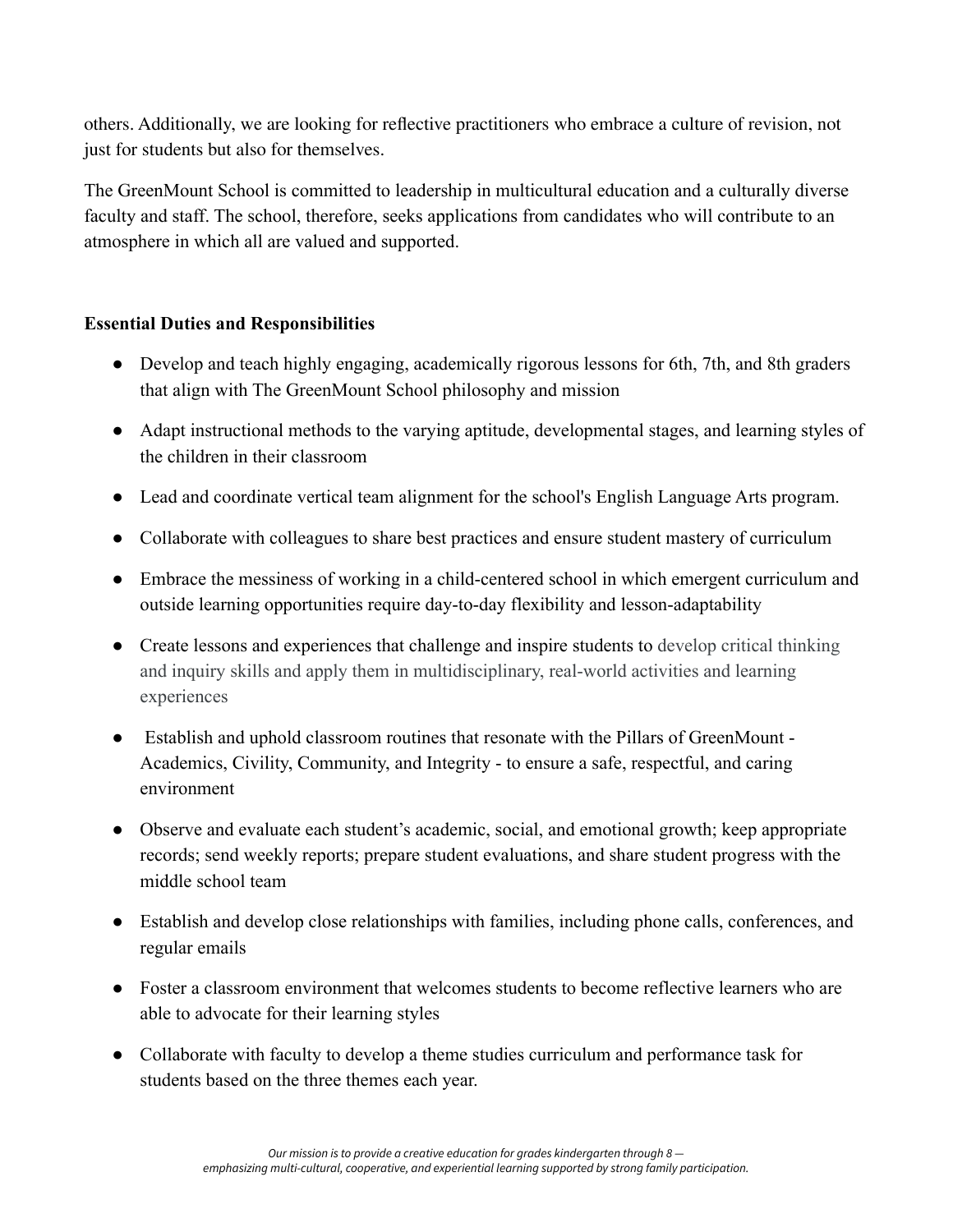• Other duties as assigned

### **Qualifications**

The ideal candidate will be warm and energetic, have excellent communication skills, and possess an entrepreneurial work ethic. Previous experience in an independent school setting and an understanding of progressive education are a plus.

- A true self-starter with experience. We want someone who can lead a team and can also roll up their sleeves and do the work.
- A genuine love of and dedication to students and their well-being
- Ability to work without supervision and to organize, prioritize, and successfully execute multiple concurrent tasks; to anticipate needs and act accordingly; and to perform with a high degree of initiative and integrity
- Outstanding communication skills, including written communication and personal presentation
- Superior organizational skills and attention to detail
- Ability to work within a team and collaborate with colleagues for a common goal
- Technology skills as they relate to the position
- A clear understanding of and belief in the school mission and genuine interest in serving The GreenMount School to help it be the best it can be
- Experience working with diverse learners
- Experience using Language Arts programming, such as Fountas & Pinnell reading workshop model, writing workshop model, and Words their Way primary spelling program is a plus.

### **Working Conditions**

Every day at GMS is different from the last. You must be flexible in nature and able to work with children both in the classroom and outside. GMS teachers often find themselves sitting on the floor with students in the classroom or in an assembly, rearranging and moving light to moderate classroom furniture and other objects from one place to another, standing for long periods of time, organizing closets, collaborating classes.